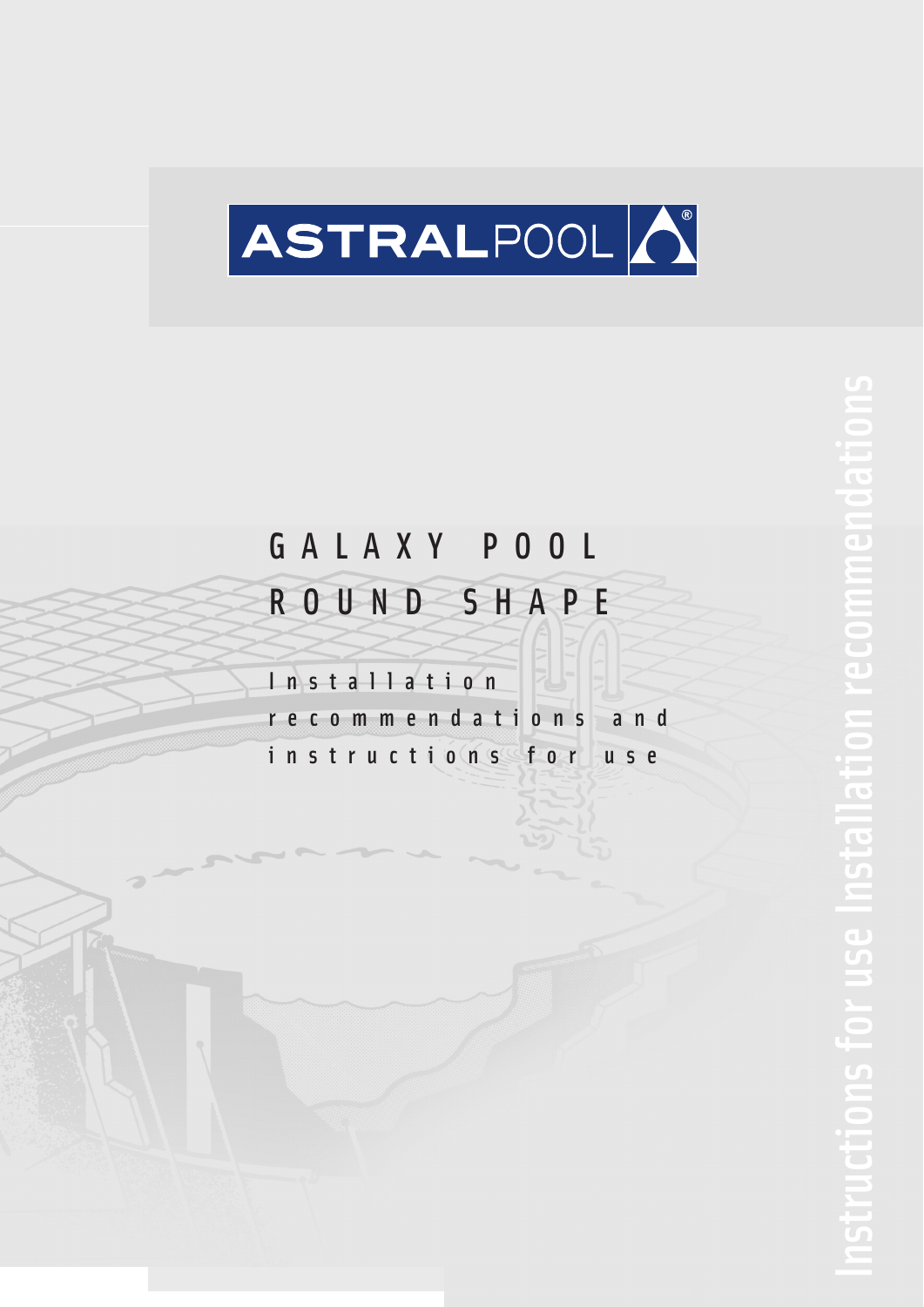# **Contents**

| 2. |                  |                                                                                                                                                                                                                                |  |  |  |  |  |
|----|------------------|--------------------------------------------------------------------------------------------------------------------------------------------------------------------------------------------------------------------------------|--|--|--|--|--|
|    | 2.1              |                                                                                                                                                                                                                                |  |  |  |  |  |
|    | 2.2              |                                                                                                                                                                                                                                |  |  |  |  |  |
|    | 2.3              |                                                                                                                                                                                                                                |  |  |  |  |  |
|    | $2.4^{\circ}$    | The right surface in the continuum control of the right surface in the control of the right surface in the surface of the right surface in the right surface in the right surface of the right surface in the right surface of |  |  |  |  |  |
|    | $2.5\,$          |                                                                                                                                                                                                                                |  |  |  |  |  |
|    | 2.6              |                                                                                                                                                                                                                                |  |  |  |  |  |
|    | 2.7              |                                                                                                                                                                                                                                |  |  |  |  |  |
|    | 2.8              | Necessary structural work when installing the swimming pool as deep pool 5                                                                                                                                                     |  |  |  |  |  |
|    |                  |                                                                                                                                                                                                                                |  |  |  |  |  |
|    |                  |                                                                                                                                                                                                                                |  |  |  |  |  |
|    |                  |                                                                                                                                                                                                                                |  |  |  |  |  |
|    |                  |                                                                                                                                                                                                                                |  |  |  |  |  |
|    | 3.2              |                                                                                                                                                                                                                                |  |  |  |  |  |
|    |                  |                                                                                                                                                                                                                                |  |  |  |  |  |
|    | 3.4              |                                                                                                                                                                                                                                |  |  |  |  |  |
|    | 3.5              | Connecting the ends of the steel casing with the slot-in profile 8                                                                                                                                                             |  |  |  |  |  |
|    | 3.6              |                                                                                                                                                                                                                                |  |  |  |  |  |
|    |                  |                                                                                                                                                                                                                                |  |  |  |  |  |
|    | 3.8 <sub>z</sub> |                                                                                                                                                                                                                                |  |  |  |  |  |
|    |                  |                                                                                                                                                                                                                                |  |  |  |  |  |
|    |                  |                                                                                                                                                                                                                                |  |  |  |  |  |
|    |                  |                                                                                                                                                                                                                                |  |  |  |  |  |
|    | 4.1              |                                                                                                                                                                                                                                |  |  |  |  |  |
|    |                  |                                                                                                                                                                                                                                |  |  |  |  |  |
|    |                  |                                                                                                                                                                                                                                |  |  |  |  |  |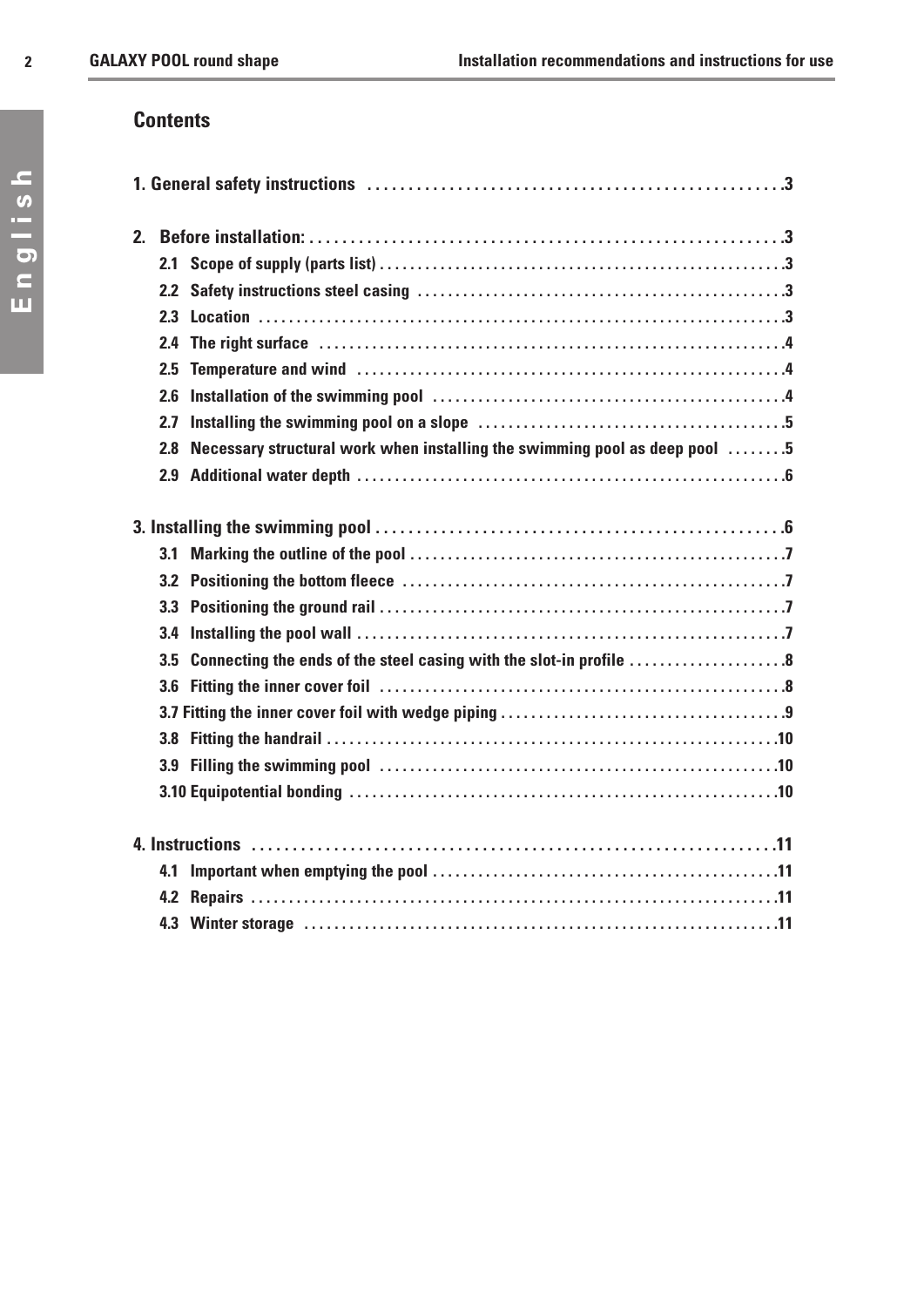#### **1. General safety instructions**



Please do not let children play at or in the pool without supervision. Explain to them about the dangers (keep the swimming pool covered for example with a safety cover if it is not under supervision).



Always have a shower before getting into the pool. People suffering from circulatory disorders should get into the pool slowly.



**Caution:** danger when falling in. Low water depth. Do not jump into the pool.



**Caution:** make sure that only a qualified electrician connects up any electrical appliances such as filter systems, underwater spotlights, etc. according to VDE 0100 Part 702 or your country specification.

#### **2. Before installation:**



Read through the installation recommendations and instructions for use thoroughly. Only correct installation prevents the warranty from becoming null and void.

Before starting installation, check that the swimming pool is complete and in perfect condition. Report any transport damage immediately.

#### **2.1 Scope of supply (parts list)**

Equipotential bonding is always supplied with every pool.

| Pool<br>ca. $\emptyset$ [m] | Height<br>[m] | Inner cover | Steel wall with<br>slot-in profile<br>in position | Profile<br>handrail with<br>connection tubes | Profile<br>ground rail with<br>connection tubes |
|-----------------------------|---------------|-------------|---------------------------------------------------|----------------------------------------------|-------------------------------------------------|
| 4                           | 1.20          |             |                                                   | 1 set                                        | 1 set                                           |
| 5                           | 1.20          |             |                                                   | 1 set                                        | 1 set                                           |
| 6                           | 1.20          |             |                                                   | 1 set                                        | 1 set                                           |
| 7                           | 1.20          |             |                                                   | 1 set                                        | 1 set                                           |
| 8                           | 1.20          |             |                                                   | 1 set                                        | 1 set                                           |
| 9                           | 1.20          |             |                                                   | 1 set                                        | 1 set                                           |
| 10                          | 1.20          |             |                                                   | 1 set                                        | 1 set                                           |
| 5                           | 1.50          |             |                                                   | 1 set                                        | 1 set                                           |
| 6                           | 1.50          |             |                                                   | 1 set                                        | 1 set                                           |
| 7                           | 1.50          |             | $\overline{2}$                                    | 1 set                                        | 1 set                                           |
| 8                           | 1.50          |             | $\overline{2}$                                    | 1 set                                        | 1 set                                           |
| 9                           | 1.50          |             | 2                                                 | 1 set                                        | 1 set                                           |
| 10                          | 1.50          |             | 2                                                 | 1 set                                        | 1 set                                           |

#### **2.2 Safety instructions steel casing**



**Caution:** before unpacking the steel casing, please read the danger label on the steel plate and comply with the instructions in the

chapter on installing the pool.

#### **2.3 Location**

The ideal location is sunny and protected from the wind.



**Note:** we always recommend concret-ing the base with a reinforced base plate 12 – 15 cm thick. The base plate must be absolutely level.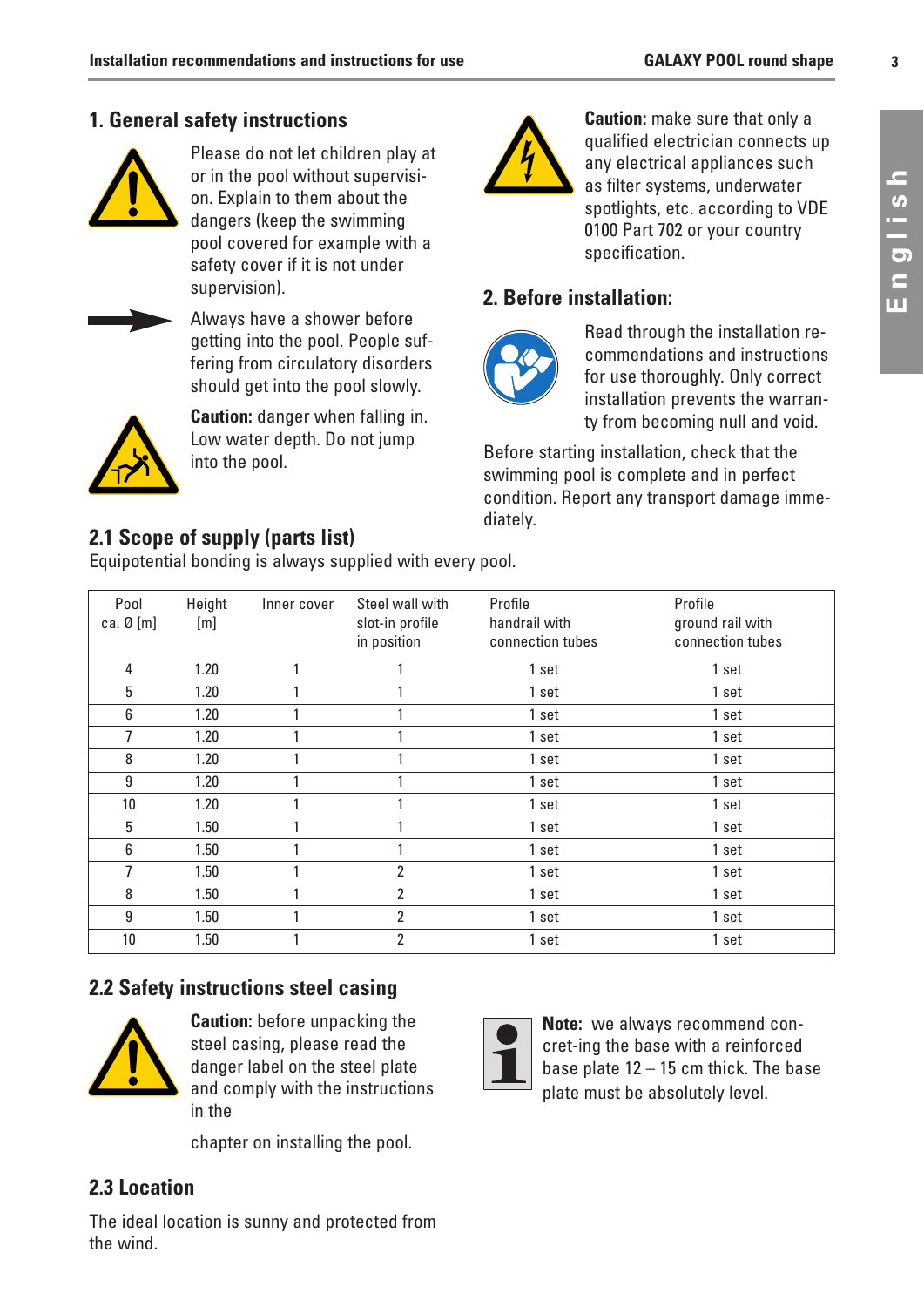#### **2.4 The right surface**

The place chosen for installation of the swimming pool must be completely flat, so that any little slopes must be evened out accordingly. The ground under the swimming pool should be so-called natural ground. It must not consist of heaped up ground. Any heaped up ground must be compacted in such a way that it can take the necessary swimming pool load of 1200 kp/m2 for a pool depth of 1.20 m or 1500 kp/m2 for a depth of 1.50 m.

The ground excavated for the swimming pool must be approx. 1 m larger in diameter than the pool itself.

Before you begin with the actual installation of the pool, firstly the ground must be cleared of any possible particles which could damage the inner cover of the swimming pool. If necessary, any remaining uneven patches can be smoothed over with a fine layer of sand. Use a ground protection fleece to protect the swimming pool inner cover. This kind of ground protection fleece should also be used on asphalt, concrete or polystyrene paving. Asphalt, polystyrene and fresh concrete are not compatible with PVC.

We always recommend the use of a ground protection fleece. This is the only way to guarantee a longer service life for the pool inner cover.

# **2.5 Temperature and wind**

The PVC liner of the swimming pool is made of thermoplastic material. In view of the properties of this material, the best conditions for installing the swimming pool prevail when the outside temperature is between 15°C and 25°C.

#### **Note:**



If the temperature is too low, the foil is hard and inelastic, and therefore too small.

If the temperature is too high, the foil is soft and elastic, and therefore too large.

When fitting the inner cover, please note that bright sunshine can cause excessive stretching.

You cannot install the swimming pool when there is a strong wind, because the wind can easily tip the steel casing over. This can cause damage.

#### **2.6 Installation of the swimming pool**

You can install your swimming pool in various different ways:



• partly installed in the ground



• completely installed in the ground

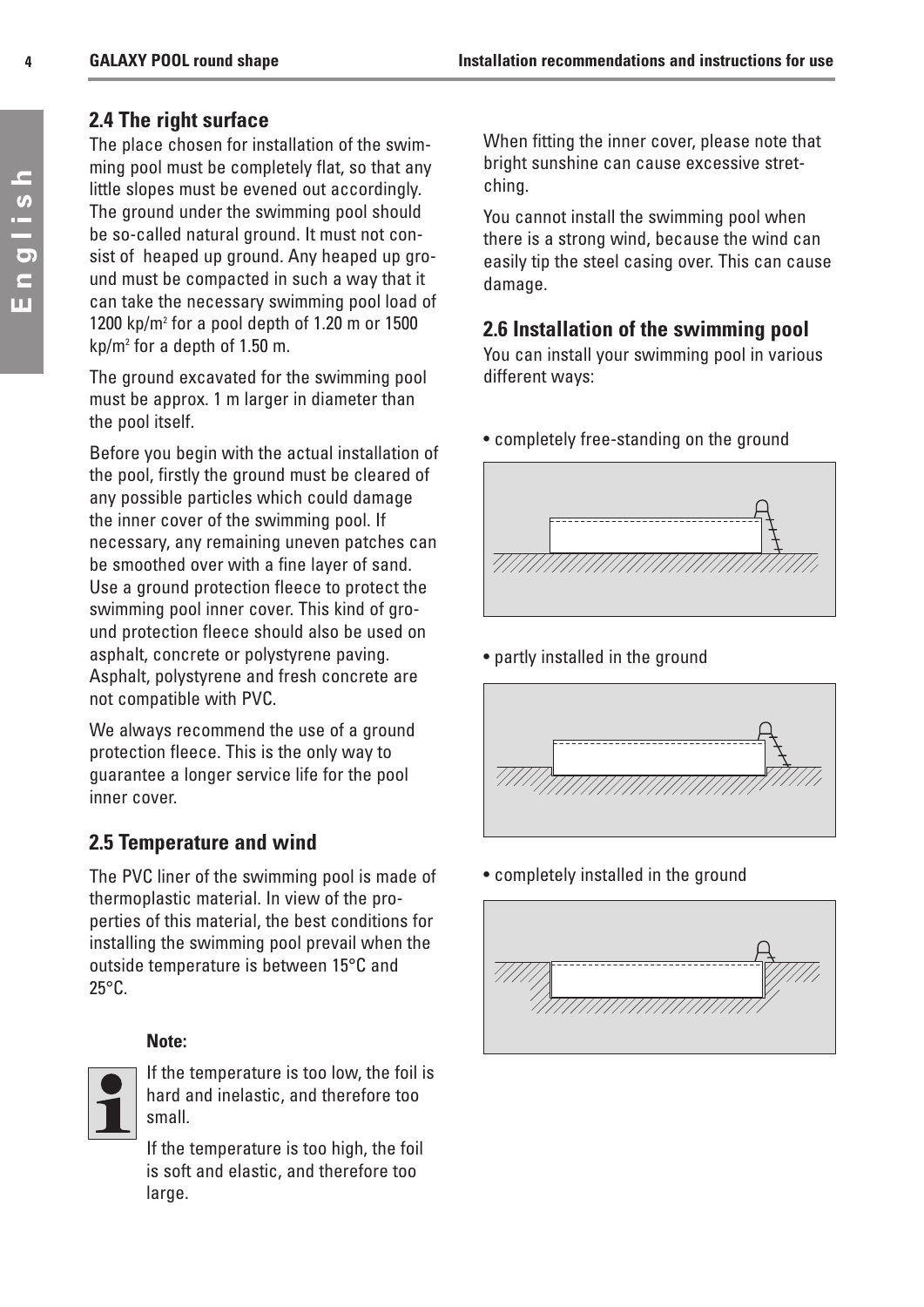#### **2.7 Installing the swimming pool on a slope**

As already mentioned, the swimming pool must not be installed on heaped up ground which has not been suitably compacted in advance. That means that the installation surface for the complete swimming pool must be in the natural ground of the slope, as shown in the picture. The slope down to the pool must be contained by a small wall or corresponding embankment. The slope must certainly not rest on the wall of the swimming pool.



## **2.8 Necessary structural work when installing the swimming pool as deep pool**



**Caution:** sand, grit or other freeflowing material must never be used for backfilling the swimming pool installed fully in the ground. We always recommend a layer of lean concrete approx. 20 cm thick as backfilling.

Please note that the backfilling must be installed gradually as the pool is filled with water.

This is particularly important when using lean concrete for backfilling. Concrete is far heavier than water, so that there is a risk of the concrete backfilling causing dents in the pool if it is installed too quickly.

To achieve the best possible results when installing the swimming pool, it is always advisable to create a smooth and absolutely level concrete slab underneath the entire swimming pool.

The backfilling material must not be vibrated nor stamped in, because otherwise this will damage the steel casing (denting on the inside).



**1 Ground 2 Ground rail 3 Steel casing 4 Slot-in profile 5 Pool inner cover 6 Handrail 7 Insulation 8 Lean concrete 9 Brick wall (alternative)** 

Deep pool with lean concrete backfilling (on the left) or alternately with a brick wall (on the right)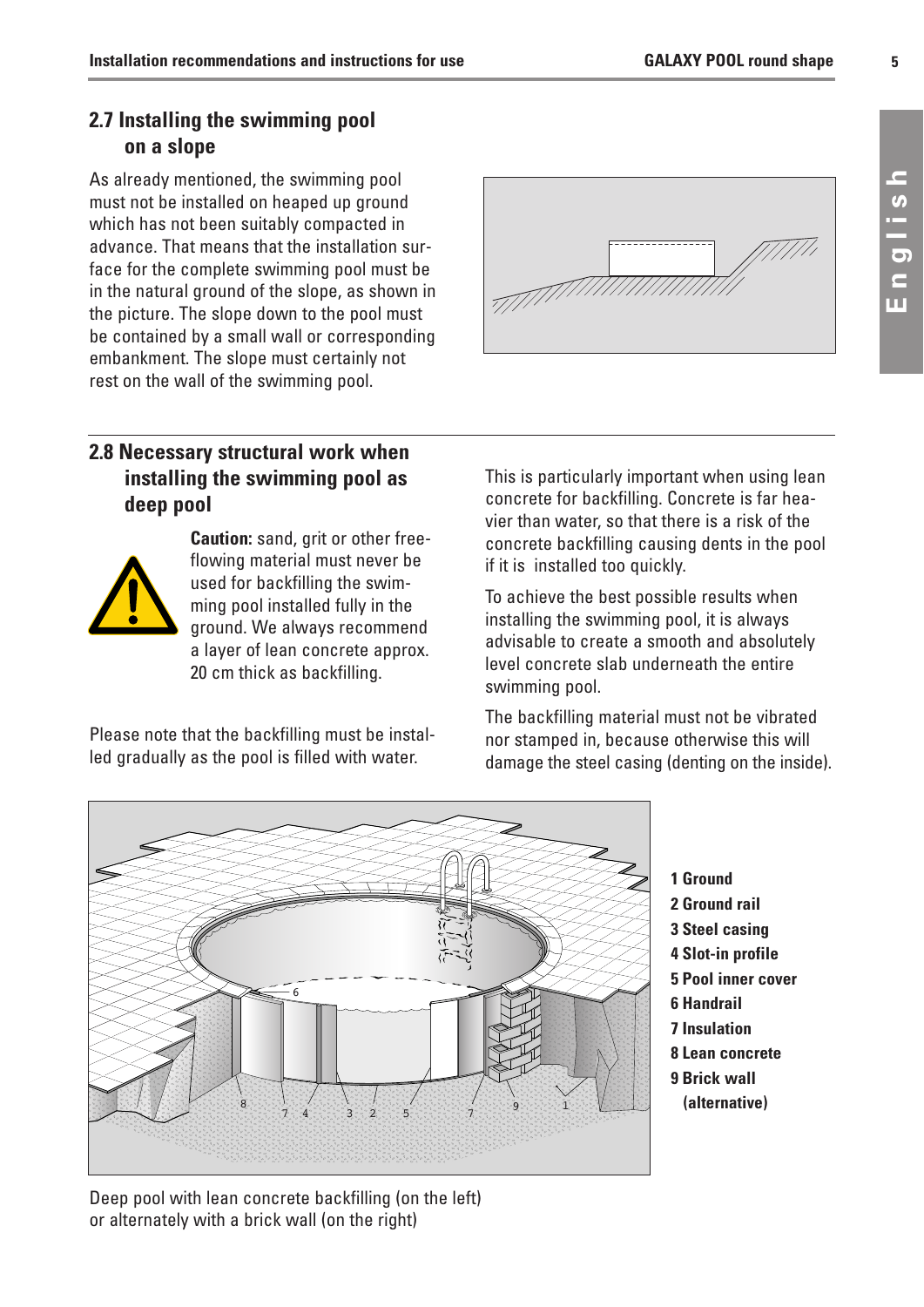#### **2.9 Additional water depth**

For all swimming pools, you can increase the depth in the middle of the pool by excavating the ground in a cone shape. The highly elastic inner cover of the pool is so stretchy that it can adapt to this increased depth without any problems.



Please consult the following table to see which additional depth is possible by excavating a hollow of this kind, with reference to the individual pool diameters.

- Ø 3 m additional depth approx. 10 cm
- Ø 4 m additional depth approx. 15 cm
- Ø 5 m additional depth approx. 20 cm
- Ø 6 m additional depth approx. 25 cm
- Ø 7 m additional depth approx. 25 cm
- Ø 8 m additional depth approx. 30 cm
- Ø 9 m additional depth approx. 30 cm
- Ø 10 m additional depth approx. 35 cm

#### **3. Installing the swimming pool**

At least 2 persons are necessary to install the swimming pool.

**The metal edges of the steel casing are very sharp! The steel casing has been roll-ed up and is under considerable tension. Always wear safety gloves throughout the entire unpacking and installation procedure.**

#### **Warning! Risk of injury!**

While cutting through the strap retainers wound round the roll of steel sheeting, it is very important for a second person to hold the upper end of the roll together with both hands wearing safety gloves for protection. When cutting through the strap retainers of the roll which has been stood on end, always work from bottom to top, i.e. cut through the strap retainer nearest to the ground first.

Otherwise there is a risk of the tension being released upwards in an uncontrolled onesided manner with the steel roll unwinding out of control.









**6**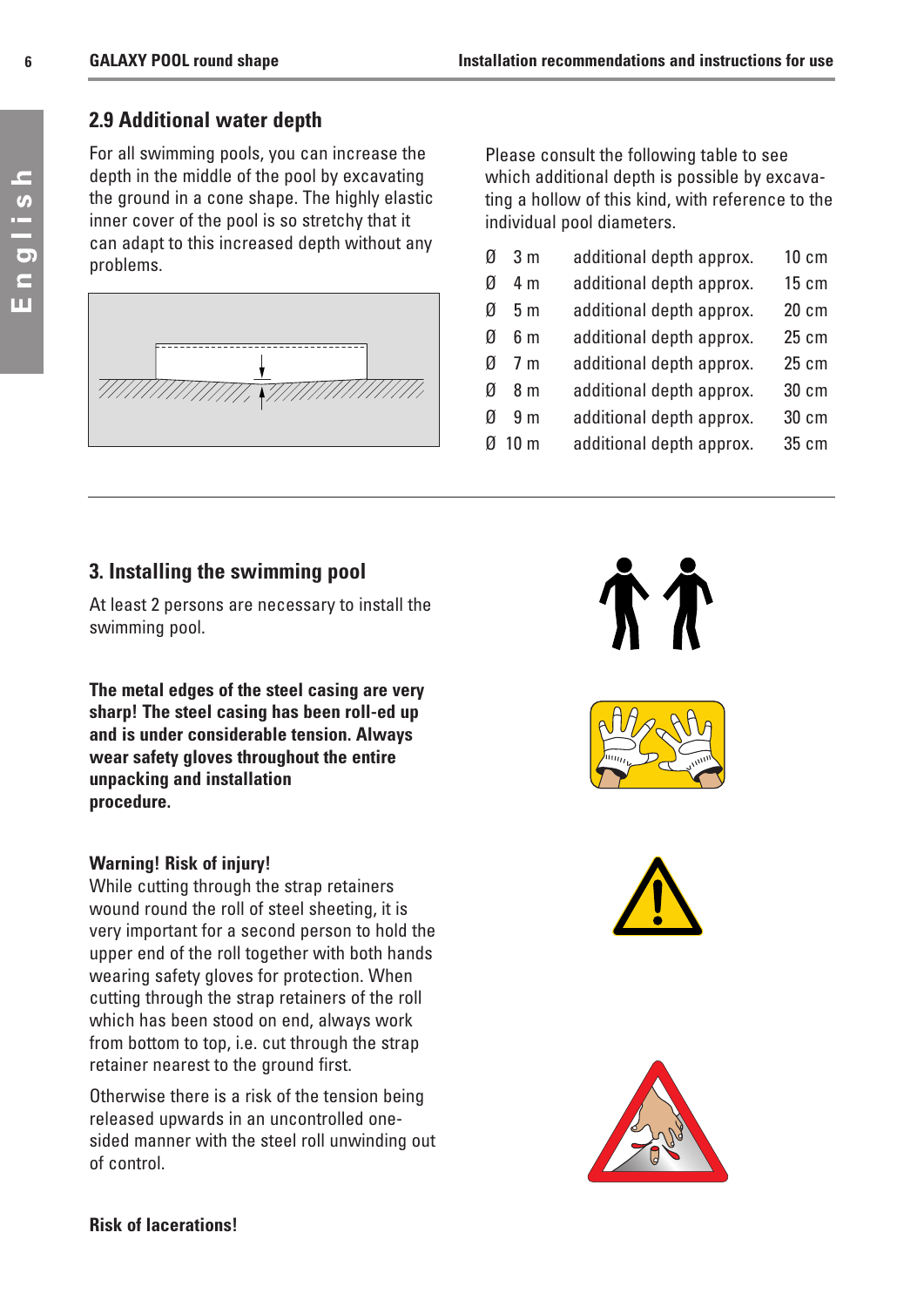# **7**

# **3.1 Marking the outline of the pool**

Once you have prepared the ground, draw the outline of the swimming pool on the ground using a cord compass.



# **3.2 Positioning the bottem fleece**

Position the bottem fleece on the flat ground which has been cleared of any pointed objects. The bottem fleece is square and is cut to size after installing the pool according to the steel casing.



#### **3.3 Positioning the ground rail**

Connect the individual segments of the ground rail to make a circle, using the slot-in tubes. The finished ground rail circle must be positioned precisely on the line you drew on the ground for the swimming pool circumference. The ground rail can be cut exactly to size after installing the wall of the swimming pool by sawing off the last segment of the ground rail using a hacksaw.



#### **3.4 Installing the pool wall**

Place a thick board in the middle of your ground rail circle and place the rolled up sheet casing on it (as shown in the picture).



**Caution:** the prepared cutouts for skimmer and intake nozzle must be at the top! Please think about the wind direction.

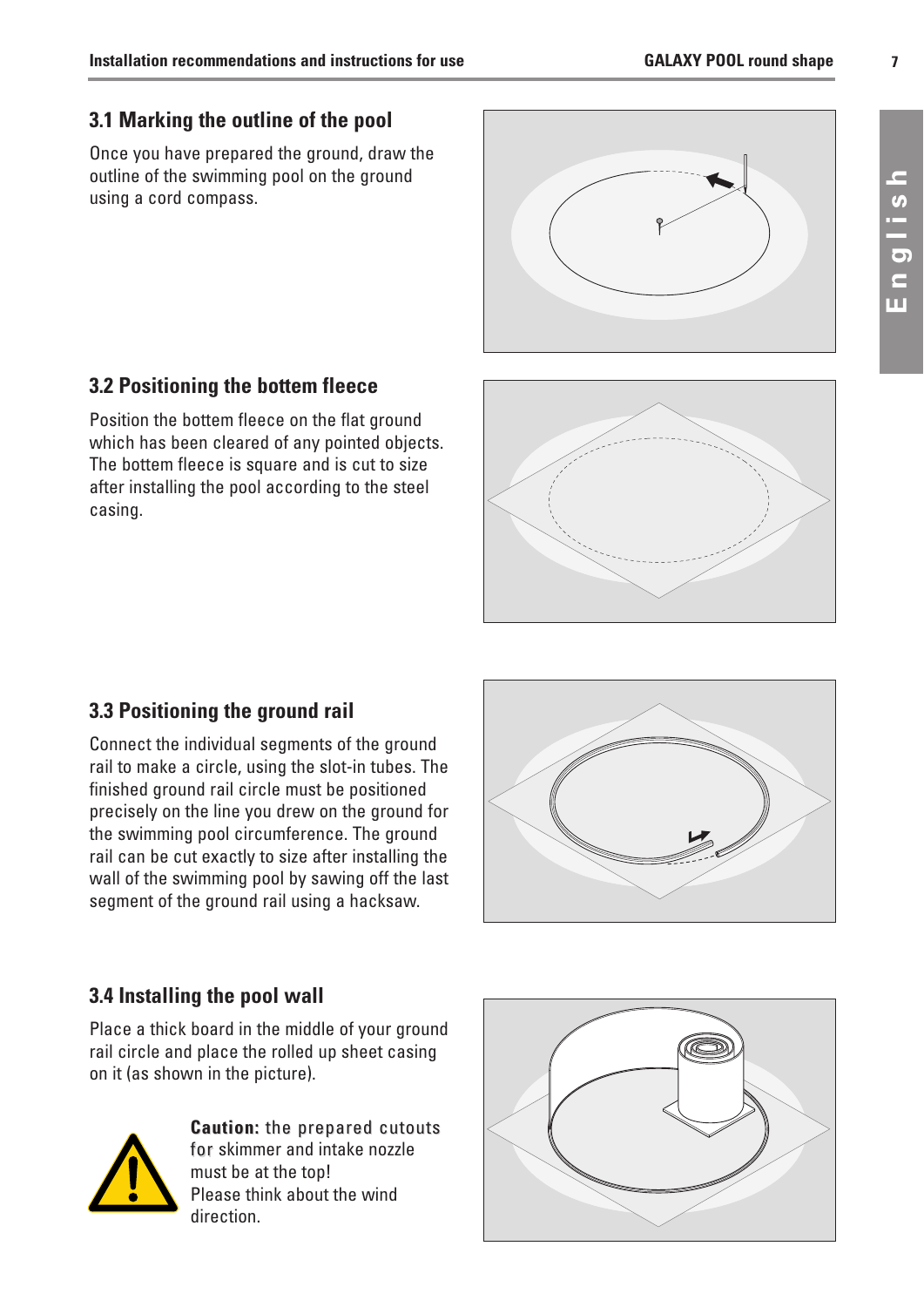English **English** Now unroll the steel wall slowly, inserting the steel casing into the ground rail as it is released from the roll.



You must wear safety gloves!

Please make sure that the white-coated side of the swimming pool wall points to the outside (not for Metal-tec).



Note: put a few segments of the handrail in position to hold the steel casing provisionally during the installation process. Once the steel casing has been installed and inserted in the ground rail, compensate for any possible differences in length between the ground rail and the steel casing at the ground rail.

#### **Important:**

The skimmer cutout must be positioned in the right place (see optimum water feed system: longitudinal flow or circular flow). Consult your swimming pool expert first.

#### **Cutouts:**

Carefully make the prepared openings for the fitted skimmer and nozzle, filing and carefully deburring the edges. Use the double gasket for the skimmer. If this is not provided, treat the cut edges with a corrosion inhibitor.



Note: if the prepared openings are not required, seal them with the enclosed foil.

## **3.5 Connecting the ends of the steel casing with the slot-in profile**

Once the complete steel casing (3) has been inserted in the ground rail, connect the two ends of the steel casing with the slot-in profile (4) (see drawing). Please ensure that the rebate of the steel casing fits properly in the slot-in profile. It must be possible to slide the profile down over the rebate. It may help to move the ends of the steel casing gently back and forth. The profile must never be put on incorrectly or by use of force. This damages the wall and reduces the stability of the swimming pool.

# **3.6 Fitting the inner cover foil**

Climb into the swimming pool using a ladder (wear rubber boots or go bare foot) and place the inner cover foil on the middle of the swimming pool floor.

Now start to spread the foil out from the middle to the outside so that there is even spacing between the floor/wall and the seam which connects the bottom with the sides.



Note: the inner cover is produced to be undersized, i.e. it is slightly smaller than the sheet casing. This is the only way to avoid possible folds in the foil, but they cannot be prevented completely. However, this does not constitute any quality impairment and has no effect on the service life of the foil. Because the foil is undersized, the piping has to be stretched when fitting the foil; more when the weather is cold, and less when it is warm.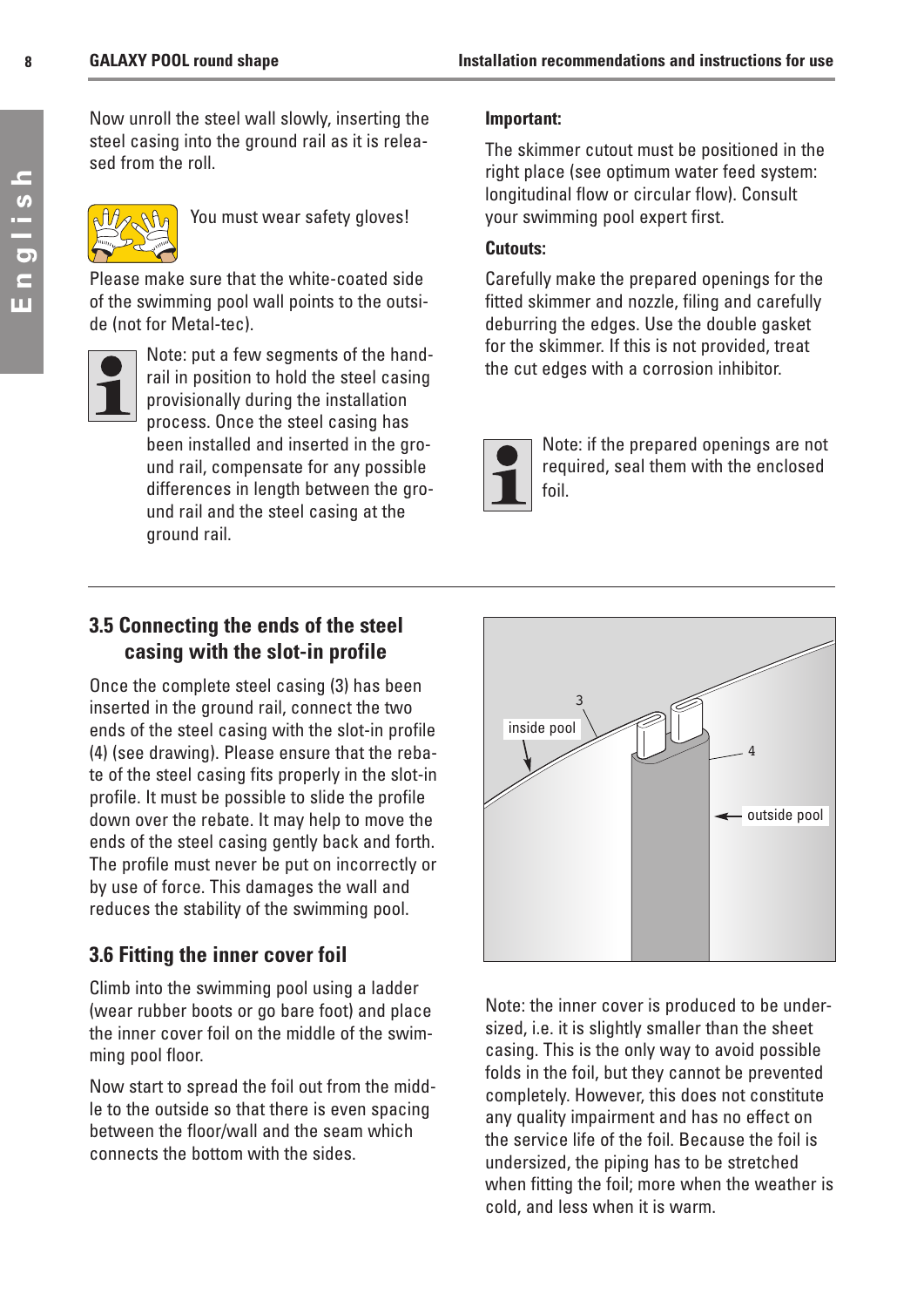#### **3.7 Fitting the inner cover foil with wedge piping in the handrail with adapter profile for the wedge piping.**

#### **Advantages:**

- Easier procedure: steel casing is immediately stable.
- Edge stones can be placed directly on the handrail.
- Slanting folds can be dealt with easily because the wedge piping can be moved horizontally.



Put the handrail (8) on the steel casing (5) see next chapter. The steel casing now stands firmly so that the following steps are much easier.

Now slide the wedge piping (24) of the pool inner cover (7) into the chamber of the adapter profile until the entire inner cover has been fitted in position.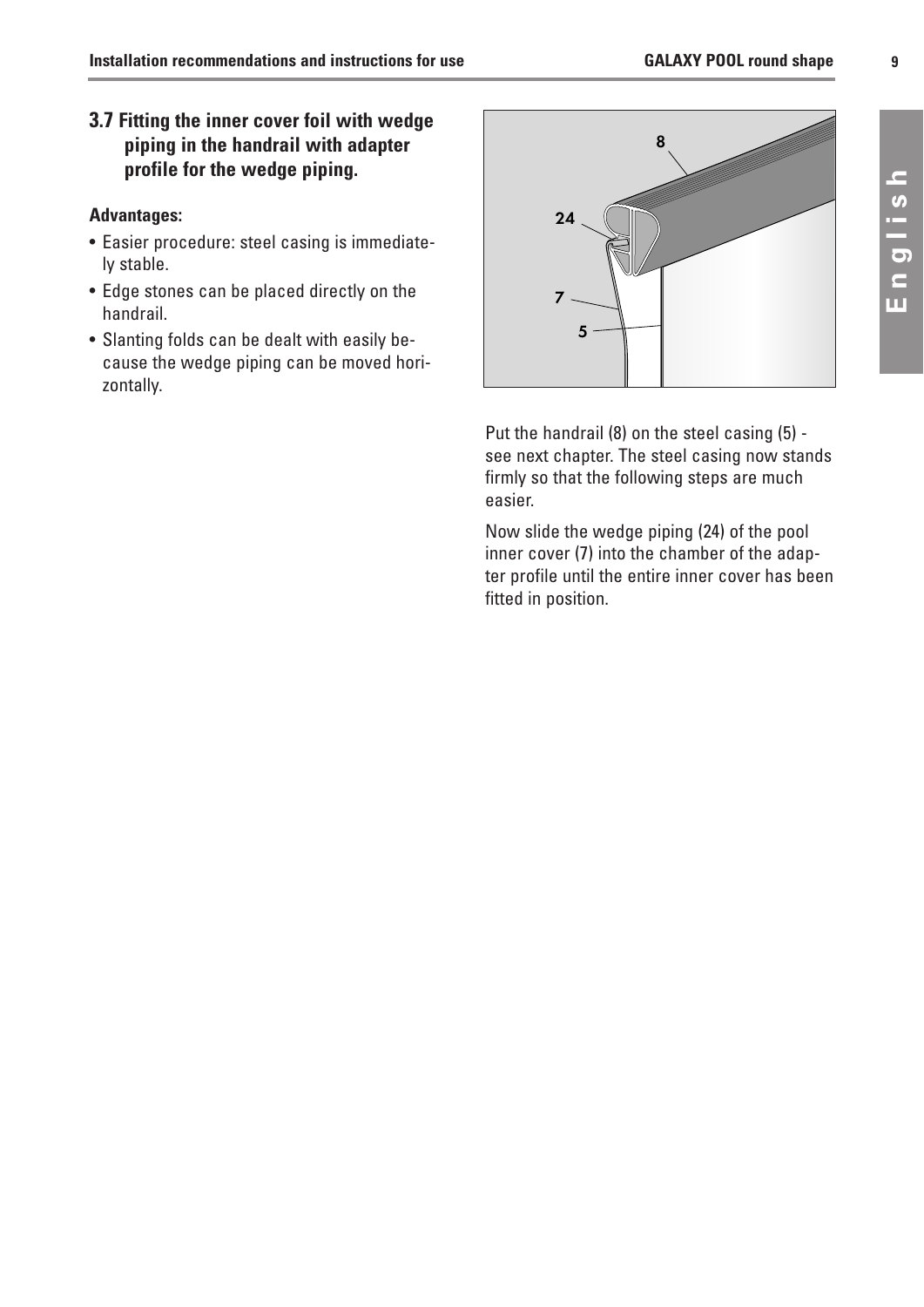## **3.8 Fitting the handrail**

Press the first segment onto the edge of the swimming pool over the fitting profile or special profile. Then fit the second segment of handrail exactly onto the first segment using the connection tube. Continue until the entire handrail has been completed. Adjust the precise length using the provided partial piece of handrail or by sawing the handrail with a hacksaw.

Once all handrail segments have been fitted on the edge of the swimming pool, knock the individual handrail pieces onto the swimming pool wall using your hand or a rubber mallet. If gaps have appeared between the segments during the installation process, please loosen the handrail again and push the segments closer together.

# **3.9 Filling the swimming pool**

Check that the inner cover foil fits properly. Remove any possible folds on the floor of the swimming pool. Now let some water into the swimming pool. Once the water is approx. 2 cm deep, you can smooth out any remaining little folds with a brush or using your feet.

Now let water into the swimming pool, filling it gradually.

#### **Important! Please note:**



Do not install the fitted components such as skimmer or nozzles, which entail cutting the corresponding openings in the foil, until the water level comes up to just below the level of the fitted parts.

# **3.10 Equipotential bonding**

DIN 57100 (Part 702) and VDE (Part 702) stipulate equipotential bonding for swimming pools.

Please proof this regarding your country specification.

To this end, the provided parts can be used, for example, according to the following drawing.

Protect connection parts from corrosion (varnish) when exposed to moisture.

- **3 Steel casing**
- **13 Equipotential bonding**
- **14 To the earthing**
- **15 Equipotential bonding cable**
- **16 Nut, lock washer, plain washer, nut, lock washer**
- **17 Screw**

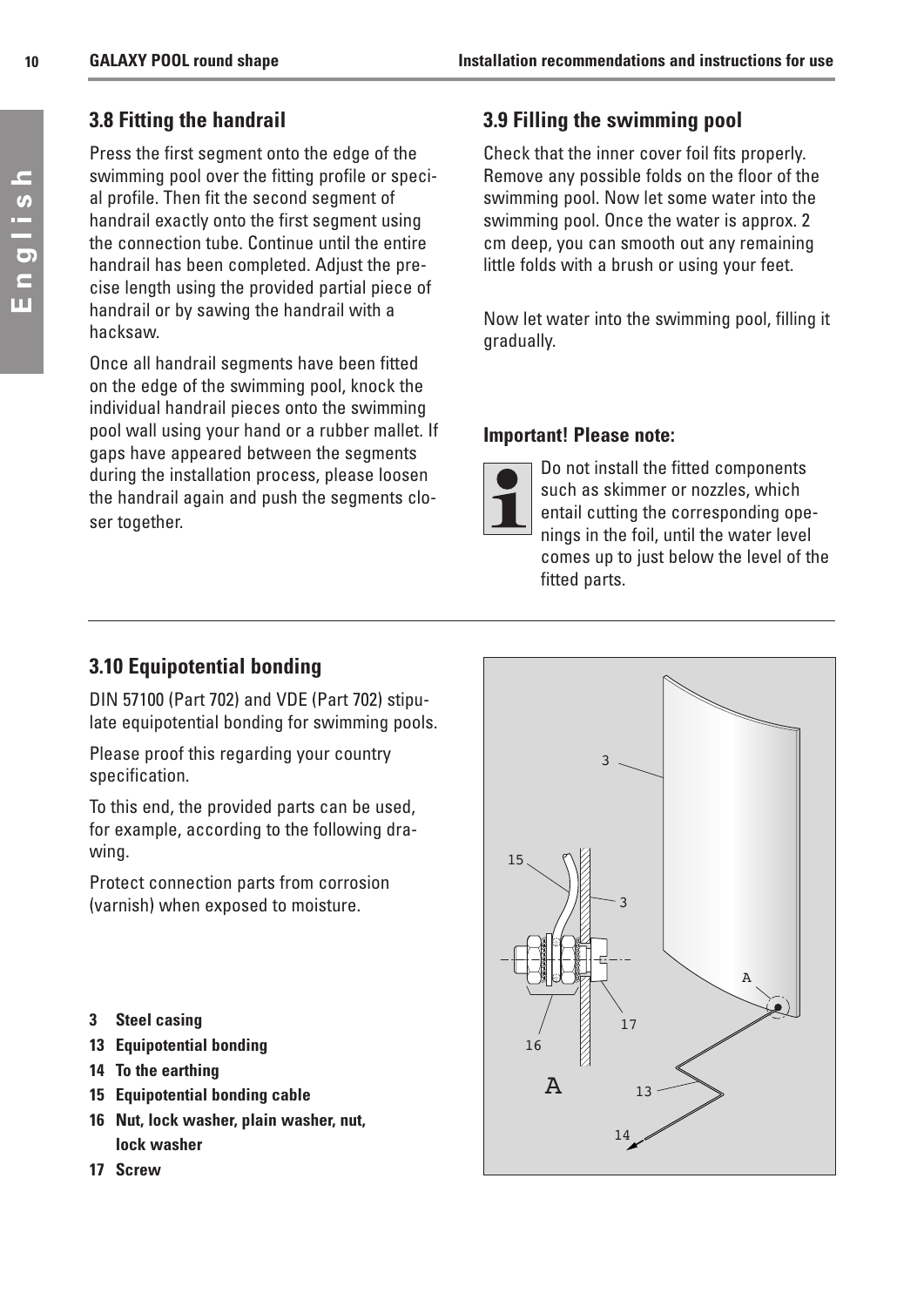#### **4. Instructions**

#### **4.1 Important when emptying the pool**



If the swimming pool is to be emptied and cleaned, it should be refilled again preferably on the same day. Otherwise there is a risk particularly during bad weather (rain) of the backfilling shifting and deforming the steel casing.

When using a pump to empty the swimming pool, make sure that the water is drained at a good distance and certainly not allowed to seep into the ground in the immediate vicinity of the swimming pool.

#### **4.3 Winter storage**

Swimming pools which have been partly or completely installed in the ground can survive the winter full of water. All parts of the swimming pool are elastic enough to withstand the weather conditions.

Please note:



Before the frost period starts, remove all fitted parts such as skimmers and filter systems. If the skimmers or nozzles have been permanently installed, lower the water level accordingly. Please also remove the swimming pool ladder before the frost period starts.

It is advisable to protect the swimming pool with a fleece cover.

#### **4.2 Repairs**

Damage to the pool inner cover can be dealt with easily using a repair kit. Please comply with the instructions enclosed with the repair kit.

If the paintwork on the swimming pool steel casing is damaged, please repair the damage using commercially available paint suitable for outdoor conditions.

To avoid unnecessary cleaning work in the spring, we recommend the use of a winter protection agent. This winter protection agent is simply added to the swimming pool water and prevents limescale and dirt from settling on the pool inner lining; it also prevents algae forma-tion in the water. This makes the next spring cleaning much easier in your swimming pool.

**11**